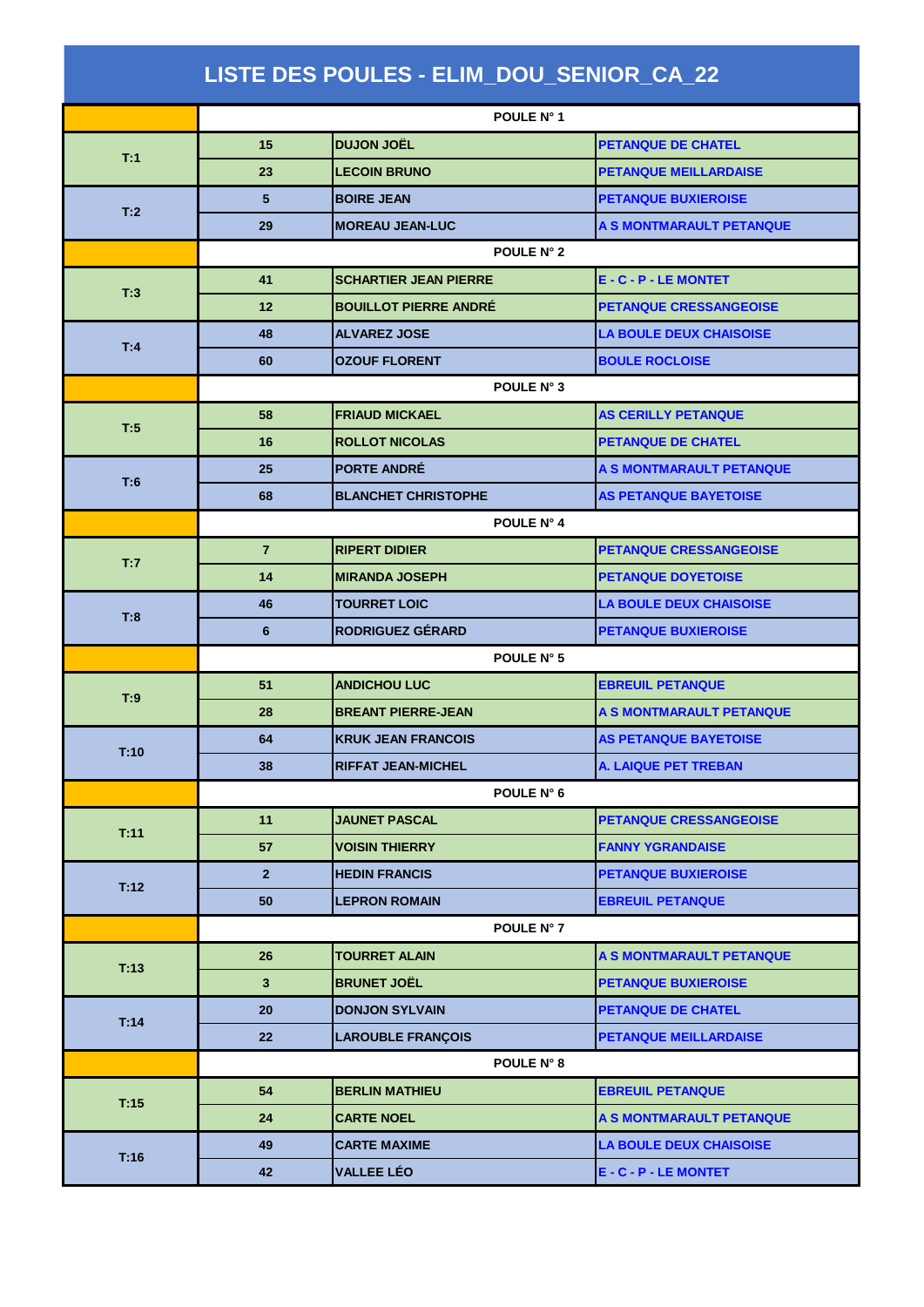|      | POULE N° 9     |                           |                                |  |
|------|----------------|---------------------------|--------------------------------|--|
| T:17 | 39             | <b>LAFAY ANTONY</b>       | <b>PETANQUE TRONGETOISE</b>    |  |
|      | 44             | <b>SAULZET PATRICK</b>    | <b>LA BOULE DEUX CHAISOISE</b> |  |
| T:18 | 30             | <b>TAUVERON YOANN</b>     | A S MONTMARAULT PETANQUE       |  |
|      | 63             | <b>BUSSE DAVID</b>        | <b>BOULE ROCLOISE</b>          |  |
|      | POULE N° 10    |                           |                                |  |
|      | 37             | <b>LANTIER SÉBASTIEN</b>  | <b>A. LAIQUE PET TREBAN</b>    |  |
| T:19 | 45             | <b>JAUNET PHILIPPE</b>    | <b>LA BOULE DEUX CHAISOISE</b> |  |
|      | 27             | <b>GUILLET SYLVAIN</b>    | A S MONTMARAULT PETANQUE       |  |
| T:20 | 62             | <b>JUMINET FRANCK</b>     | <b>BOULE ROCLOISE</b>          |  |
|      | POULE N° 11    |                           |                                |  |
| T.21 | 66             | <b>SANCELME BENJAMIN</b>  | <b>AS PETANQUE BAYETOISE</b>   |  |
|      | 34             | <b>LURAT THIERRY</b>      | A S MONTMARAULT PETANQUE       |  |
| T:22 | $\mathbf{1}$   | <b>BOURDIN PATRICK</b>    | <b>BOURBON PETANQUE</b>        |  |
|      | 53             | <b>CHARBONNIER NOËL</b>   | <b>EBREUIL PETANQUE</b>        |  |
|      | POULE N° 12    |                           |                                |  |
| T:23 | 18             | <b>SCHIED MICHEL</b>      | <b>PETANQUE DE CHATEL</b>      |  |
|      | 8              | <b>BOUILLOT PATRICK</b>   | <b>PETANQUE CRESSANGEOISE</b>  |  |
| T:24 | $\overline{4}$ | <b>DUBUISSON FLORIAN</b>  | <b>PETANQUE BUXIEROISE</b>     |  |
|      | 56             | <b>THEPIN DANIEL</b>      | <b>FANNY YGRANDAISE</b>        |  |
|      | POULE N° 13    |                           |                                |  |
| T:25 | 40             | <b>PETIT HUGUES</b>       | <b>PETANQUE TRONGETOISE</b>    |  |
|      | 52             | <b>LARONDE ARNAUD</b>     | <b>EBREUIL PETANQUE</b>        |  |
| T:26 | 21             | <b>BERTHON RENÉ</b>       | <b>PETANQUE MEILLARDAISE</b>   |  |
|      | 10             | <b>CERMET TOM</b>         | <b>PETANQUE CRESSANGEOISE</b>  |  |
|      | POULE N° 14    |                           |                                |  |
| T:27 | 47             | <b>GOT LAURENT</b>        | <b>LA BOULE DEUX CHAISOISE</b> |  |
|      | 9              | <b>MANGIN NOËL</b>        | <b>PETANQUE CRESSANGEOISE</b>  |  |
| T:28 | 43             | <b>DEXARCIS CÉDRIC</b>    | E - C - P - LE MONTET          |  |
|      | 67             | <b>ANTOINE DOMINIQUE</b>  | <b>AS PETANQUE BAYETOISE</b>   |  |
|      |                | POULE N° 15               |                                |  |
| T:29 | 33             | <b>SOMMEILLER QUENTIN</b> | A S MONTMARAULT PETANQUE       |  |
|      | 59             | <b>BION ANDRÉ</b>         | <b>AS CERILLY PETANQUE</b>     |  |
| T:30 | 55             | <b>PASSAT KÉVIN</b>       | <b>EBREUIL PETANQUE</b>        |  |
|      | 13             | <b>PERIOT NICOLAS</b>     | <b>PETANQUE CRESSANGEOISE</b>  |  |